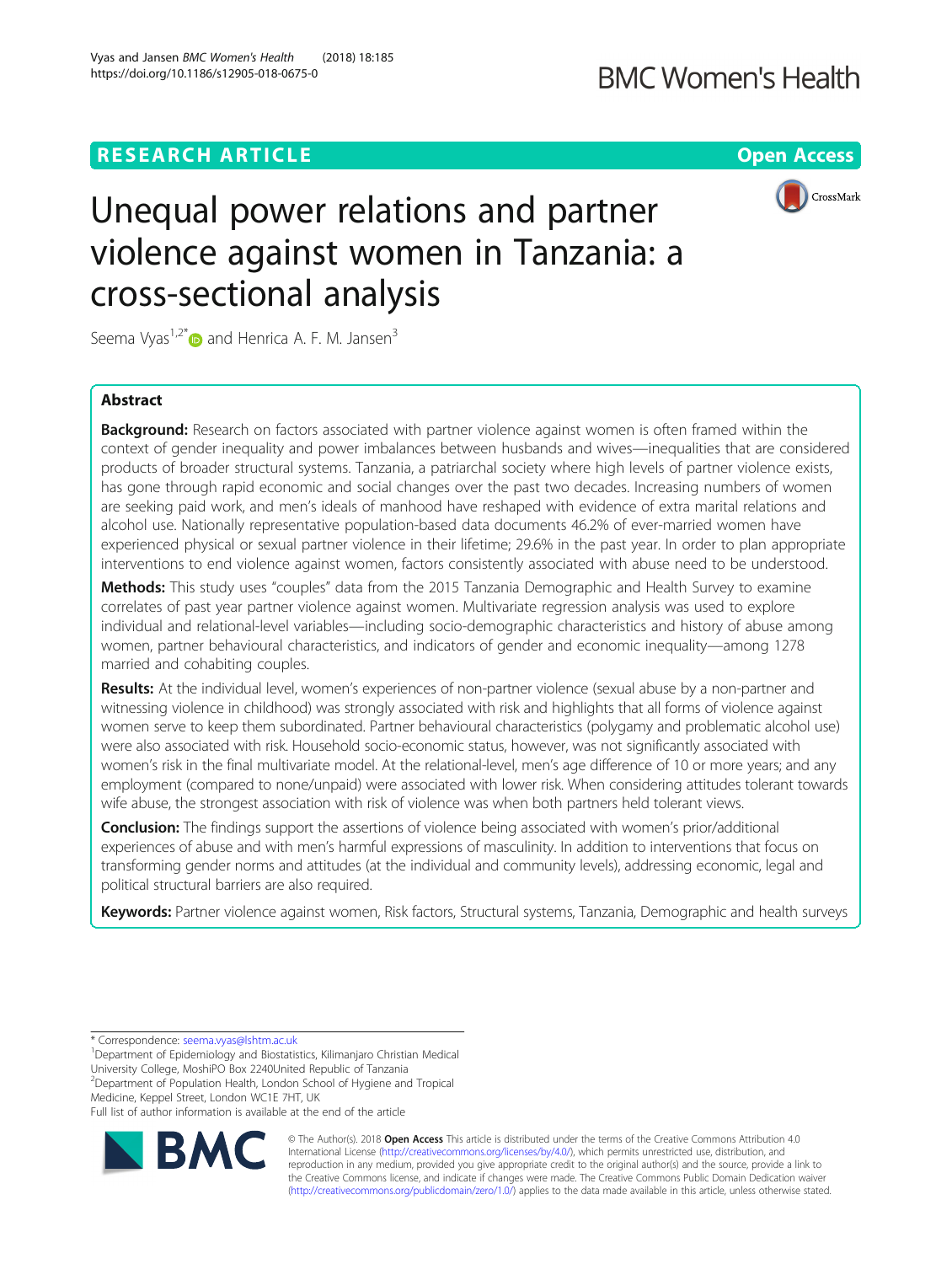## Background

Violence against women is widely accepted as a human rights violation and public health concern [[1,](#page-10-0) [2](#page-10-0)]. The most common form of violence against women is that perpetrated by men towards their female partners, and prevalence estimates suggest that globally, one in three women have experienced physical or sexual violence by an intimate partner (generally defined as a current or former spouse or cohabiting partner) in their lifetime [[3\]](#page-10-0).

Partner violence against women is more prevalent in patriarchal societies and research on associated risk factors is commonly framed within the context of unequal power relations that emphasise men's and women's roles, and assert men's dominance over women  $[4, 5]$  $[4, 5]$  $[4, 5]$  $[4, 5]$ . These gendered inequalities are theorised to be products of broader structural systems—political (e.g. lack of gender responsive policy making), legal (e.g. inadequate provision of legal and social services), and economic (e.g. unequal access to education, economic resources and employment opportunities)—that reinforce the disadvantaged status of women at both the community and the individual levels [\[6,](#page-10-0) [7\]](#page-10-0).

Since the World Health Organization's (WHO) 2000– 2003 multi-country study on domestic violence and women's health (WHO study) [[1](#page-10-0), [8\]](#page-10-0), there has been an expansion of studies that have explored, besides prevalence and patterns of violence, male and female factors and their associations with partner violence against women. These studies have advanced understanding about the role of, in particular, individual level factors on gender relations and the mechanisms through which these factors shape women's risk of partner violence.

Poverty or low household socio-economic status (SES) has been consistently found to be associated with higher rates of partner violence against women in low- and middle-income countries (LMIC) and in high income settings [[9](#page-10-0)–[12](#page-11-0)]. In a systematic review of published evidence from LMIC, in fifteen out of sixteen settings, household wealth (measured by ownership of durable assets) was found to have a protective association with women's risk of past year physical or sexual violence, although, this association was significant in only eight settings and highlights that household wealth is not universally protective  $[9]$  $[9]$ . Early theories, *family stress* theory, argued that the inherent stress of poverty is the mediating factor that leads men to be violent towards their wives and female partners [\[11\]](#page-11-0). Poverty stress is further intensified in settings where ideals of successful manhood firmly place men to be the household's main provider [\[12\]](#page-11-0). In such settings, limited or poor employment options for men may then lead to feelings of anxiety and despair and a crisis of male identity ensues. In some LMIC, including in Tanzania, it has been observed that feelings of economic disempowerment among men has resulted in a reshaping of masculine ideals that involve the excessive use of alcohol and relationships with other women, both of which have been found to significantly increase women's risk of violence [[5,](#page-10-0) [13](#page-11-0)–[17](#page-11-0)].

The concept of successful manhood brings to the fore the tandem notion of "successful womanhood" that traditionally lay in reproductive responsibilities such as bearing children and especially sons, as well as in maintaining family values and family harmony [\[18](#page-11-0), [19](#page-11-0)]. Transgressions of good or appropriate wifely behaviour include women's use of alcohol, relationships with other men and displays of autonomy. While aspects of women's empowerment such as education, economic independence and ownership of capital assets have been found to be protective in some settings, it has been found to have a risk association in others [\[9](#page-10-0), [20](#page-11-0)]. Within the context of poverty, women's financial contributions can ease financial stresses within households. A competing view, relative resource theory, however, asserts that economic (e.g. employment or income) or status (e.g. educational attainment) differentials that favour women over men increases a woman's risk of violence because of challenges to established gender norms [[21](#page-11-0), [22\]](#page-11-0). So if a woman is working when her husband or male partner is not, then this may confer a risk onto women if this unequal status fuels men's feelings of inadequacy [\[5](#page-10-0), [21\]](#page-11-0).

Another factor that has the effect to disadvantage women is early or other forms of abuse. Women's early experience of violence (either childhood violence or witnessing their mother being beaten) may reinforce notions of inferiority and acceptance of abuse by a partner [\[5](#page-10-0)]. By contrast, men who witness violence towards their mothers or who were beaten themselves as children are more likely to become perpetrators of violence [[17,](#page-11-0) [23](#page-11-0), [24](#page-11-0)].

## Tanzania context

Tanzania has experienced steady economic growth as indicated by its Gross Domestic Product (GDP) which measured 7% (in 2016), a figure that has remained stable in the last decade  $[25]$  $[25]$ . By development indicators, the country made notable progress towards achieving the millennium development goal related to gender equality. By 2016 37% of national parliamentary seats were held by women [\[25](#page-11-0)], and in 2012 the ratio of girls to boys enrolled in primary school was almost parity (0.984), however, secondary schooling enrolment rate lagged behind  $(0.514)$  [[26\]](#page-11-0).

Despite this progress, Tanzania's GDP per capita of \$879US (in 2016) classifies the country as low income and the last poverty headcount ratio revealed that over one-quarter (28.2%) of its population live below the national poverty line (in 2011) [[25\]](#page-11-0). Further, it remains a patriarchal society and high gender inequality continues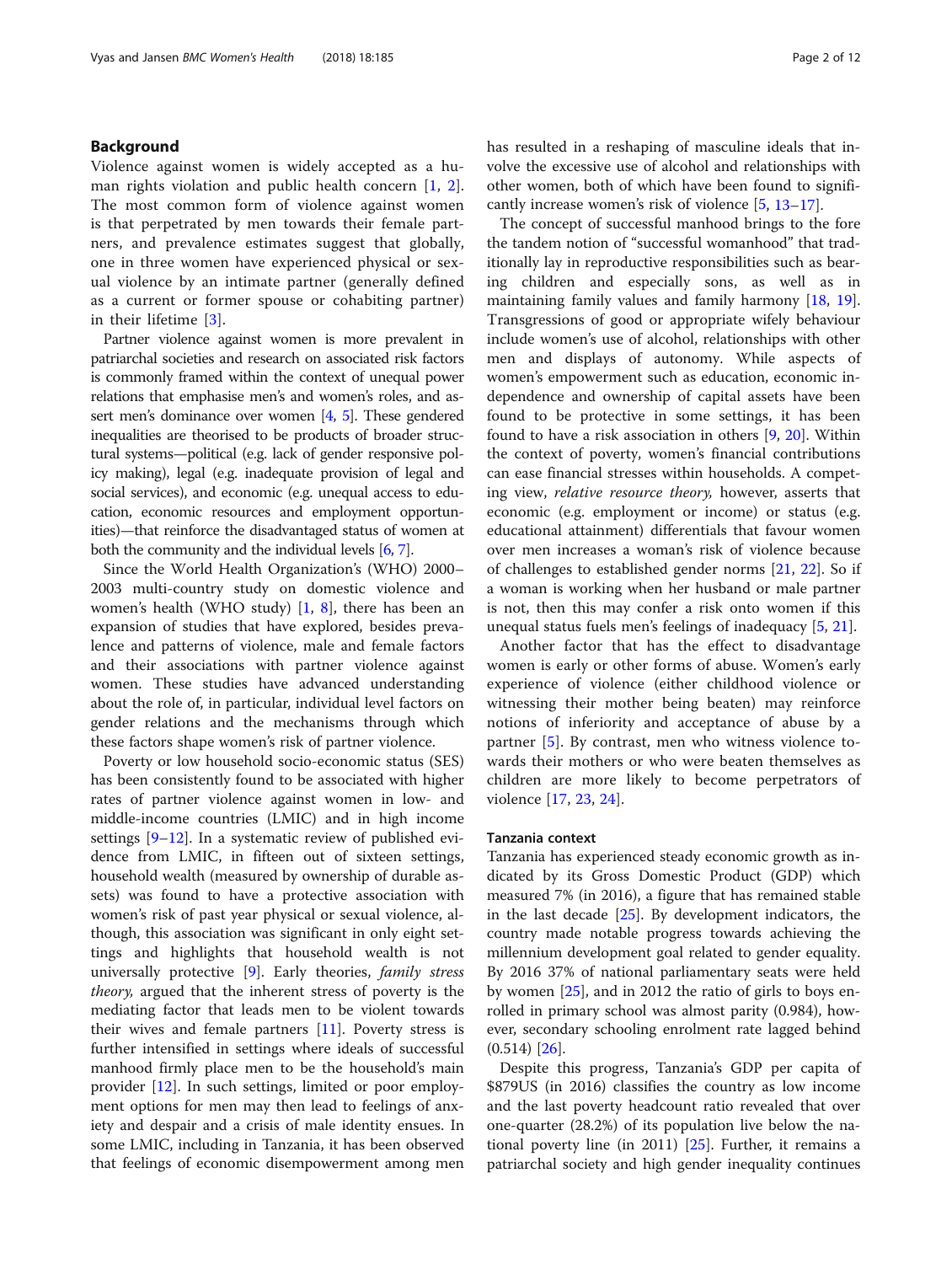to exist—with a gender inequality index score of 0.539 (in 2017), the country ranks 130 out of 159 [\[27\]](#page-11-0). Over two-thirds (68%) of Tanzania's population reside in rural areas with small-scale agriculture the predominant livelihood for both men and women [[25\]](#page-11-0). In addition to domestic duties, a very high proportion of women are engaged in productive work outside of the household, principally subsistence agricultural work in small farms (shamba) [\[25](#page-11-0), [28](#page-11-0)].

During the late 1980s and early 1990s Tanzania embarked on a series of structural economic reforms, the effects of which led to rapid social changes [[29](#page-11-0)]. Increasing numbers of men migrated from their natal home in search of employment opportunities that led to women taking on new roles such as responsibilities as the head of the household and seeking paid work [[13](#page-11-0), [30](#page-11-0)–[32](#page-11-0)]. Social norms, however, continue to govern that men are the head of the household and the main family breadwinner, and women, whose responsibilities are familial, rely on their husbands for household needs [[33](#page-11-0)–[35](#page-11-0)]. As men faced increasing work insecurity and uncertain incomes, evidence began to emerge (in Dar es Salaam (DSM) and rural Kilosa, Morogoro Region) of men's hostility towards women's engagement in income earning activities [\[13,](#page-11-0) [35](#page-11-0)]. As women began to take on greater financial responsibilities, such as feeding the family, men began to retreat from theirs [\[13,](#page-11-0) [32](#page-11-0)]. In DSM high rates of abandoned women; extra-marital relationships; excessive drinking (among men) and frequent occurrence of aggression and violence between men and women were observed [\[13](#page-11-0)].

Prevalence estimates from the most recent (2015) Tanzania Demographic and Health Survey (DHS) confirms that partner violence against women is high— 46.2% of ever-married women have experienced physical or sexual violence from their current or most recent partner in their lifetime; 29.6% in the past 12 months [[36\]](#page-11-0)—and is comparable to estimates from the 2010 Tanzania DHS when 43.6% of ever-married women (ages 15–49) reported they had experienced physical or sexual partner violence; 36.8% in the past 12 months [\[37](#page-11-0)].

While it is widely acknowledged that studies need to explore factors relating to both the woman and the man and the dynamics between them, often men's characteristics are provided from the perspective of the woman. Using "matched couples" data from the 2015 Tanzania DHS, the objective of this study is to explore what factors are associated with women's risk of past year partner violence.

## Methods

This study used the 2015 DHS data for "matched" couples in Tanzania. The DHS uses a multistage sampling method to select a nationally representative sample of households [[36\]](#page-11-0). In the first stage 608 enumeration areas or "clusters" were selected with a probability proportional to size, from all 30 regions of the country (25 from mainland Tanzania and 5 from Zanzibar). Within each cluster, 22 households were randomly selected. A household survey, which included a listing of the names, ages and sex of all resident individuals, was administered and completed in 12,563 (of 13,360) households. In each selected household, a Woman's questionnaire was administered to all eligible women (ages 15–49 and resident) from which one randomly selected woman received the module on domestic violence. In one-third of the selected households, all eligible men (ages 15–49 and resident) were interviewed using the Man's questionnaire. In both questionnaires (Woman's and Man's), respondents were asked if they are married or living with someone as if married and if yes, the name of their partner. The respondent's spouse/partner was then identified from the household listing and their unique household line number recorded. The DHS "couples" dataset links the two data files (women's and men's surveys) based on whom the respondents name as their partner.

Data were used for the 1278 matched couples where the domestic violence module had been administered to women (see Fig. [1](#page-3-0)). Verbal informed consent was obtained from all individual respondents included in the study who were able to accept or decline to participate.

## Partner violence against women

To measure physical or sexual partner violence, each woman was asked if her husband or partner had ever: pushed, shaken or thrown something at her; slapped her; twisted her arm or pulled her hair; punched her with his fist or with something that could hurt her; kicked, dragged or beat her; choked or burned her; threatened or attacked her with a knife or other weapon; physically forced her to have sexual intercourse when she did not want; physically forced her to perform other sexual acts; or forced her with threats to perform sexual acts. If a woman responded yes to any act, she was asked if it had happened in the past 12 months and a woman who gave an affirmative response to one or more act was considered to have experienced physical or sexual partner violence in the past 12 months.

## Covariates

Drawing on the conceptual framework on pathways to intimate partner violence developed by Jewkes [\[5](#page-10-0)] and on Heise's ecological framework [[38\]](#page-11-0)—a theoretical and empirical-based schema that identifies known risk factors for partner violence against women—this study explores a total of twenty-five individual (women's and men's), household and relational variables in this analysis.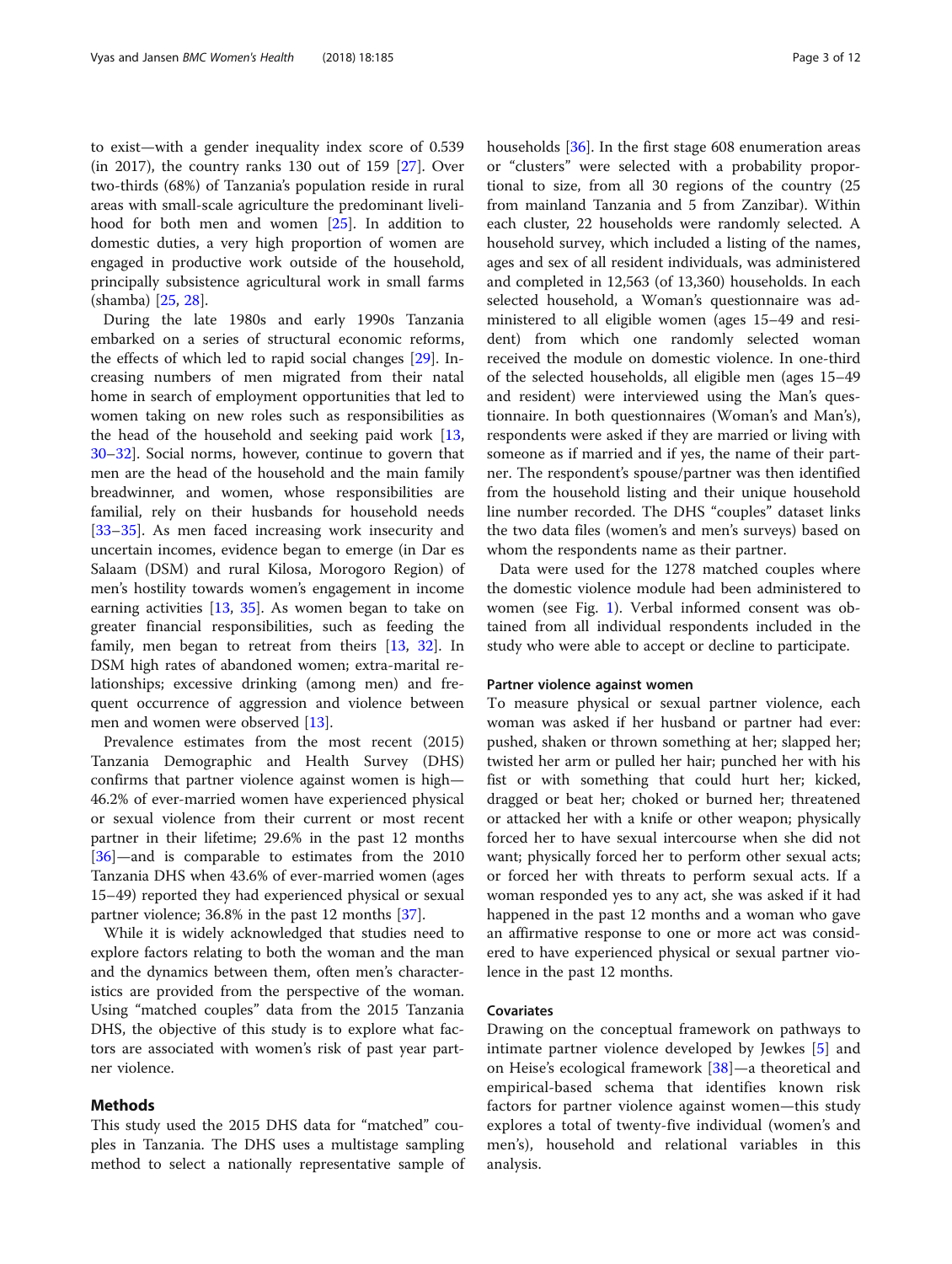Among women's socio-demographic characteristics, marital status and educational attainment were based on the DHS coding—educational attainment was based on the respondent's years of schooling and coded into one of five categories (no education; incomplete primary; complete primary; incomplete secondary and complete secondary or higher). The variable worked in the past year is a composite variable based on women's responses to three questions: whether the woman worked in the past 12 months; if yes, whether the work was either unpaid, paid in-kind or paid in cash; and whether the work was either seasonal or occasional or all year round (stable). Responses were combined to elicit the following four categories: not working/un-paid or paid in-kind (irrespective of whether the work was seasonal or stable)/ seasonal paid in cash/stable paid in cash. Women's ownership of capital assets was based on responses to two questions on ownership of a house or of land both questions were recorded don't own, owns alone or owns with someone in the DHS. Women who reported they owned at least one asset alone was coded as sole ownership, and women who reported joint

ownership of one or both assets (but none alone) were coded joint ownership.

Women's ages at first cohabitation and at first sex were recorded as a continuous variable in the DHS and subsequently categorised into age-groups for analysis. The number of children born to women, also recorded as a continuous variable, was capped at five.

Women's attitudes towards wife-beating was based on the respondent's acceptance of wife beating under at least one out of five circumstances—she goes out without telling him, she neglects the children, she argues with him, she refuses to have sex with him, and she burns the food—from which a binary no reason to hit/at least one reason to hit variable was created. A binary variable coded none or infrequent alcohol use/frequent alcohol use was based on responses to alcohol use in the past 12 months. Women reporting no use or less than once a month were considered infrequent users and women who reported they drank alcohol either every day or some days per month were considered frequent users.

Three binary no/yes variables to reflect women's experiences or exposure to non-partner violence were created from

<span id="page-3-0"></span>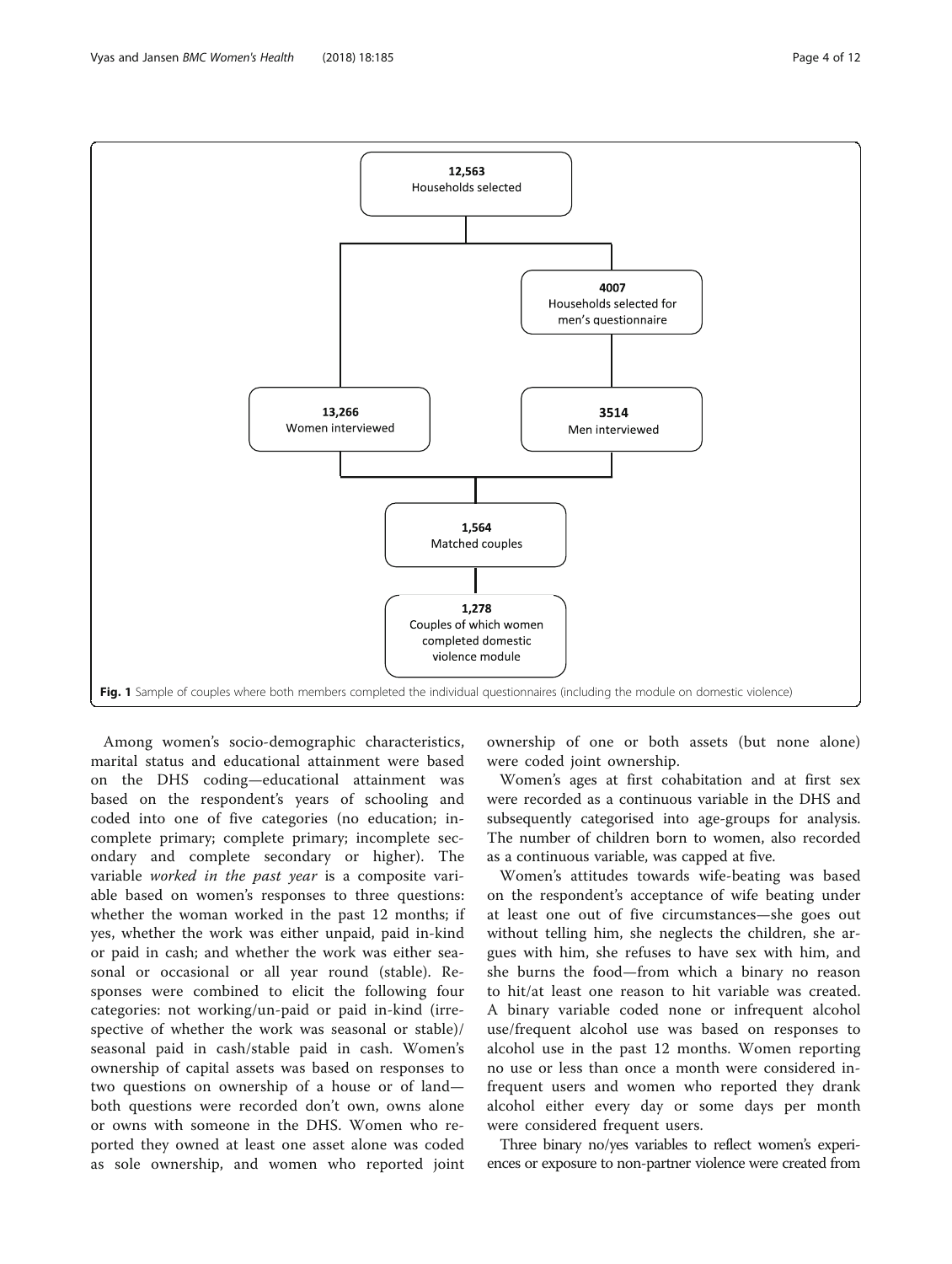Household socio-economic status (SES) was recorded as a five-category variable in the DHS and was based on household responses to ownership of assets and housing characteristics.

Among men's characteristics, educational attainment, employment status, attitudes towards wife-beating, and frequent alcohol use were conceptualised in the same way as for women—although for men's employment status the category not working was combined with un-paid or paid in-kind because of low counts  $(n = 6$ men were not working). Men's ages were categorised into three 10-year groups. Men were asked the number of wives/partner they had and the number of women they had fathered children with. For each question a binary variable was created to establish whether the man was in a polygamous relationship and whether he had fathered children with more than one woman.

Five relational-level variables, all measured on a four-level categorical scale, which reflect the extent of differences in the characteristic between the man and the woman, were also considered for analyses. Relative age was recorded as both having the same age if the age difference was less than five years/the man is older than the woman by 5–9 years/the man is older than the woman by 10 or more years/and the woman is older than the man by five or more years. Based on men's and women's recorded educational attainment, relative education was measured both have no education/both have the same level of education/the man achieved higher educational attainment/and the woman achieved higher educational attainment. Relative employment was conceptualised as both not working or are unpaid/both have the same type of employment (i.e. both are in seasonal paid employment or both are in stable paid employment)/the man has a higher level of employment (i.e. the man is in paid work and the woman is not working or the man is in stable paid work and the woman is either in seasonal paid work or not working)/the woman has a higher level of employment. Relative attitudes was coded as both partner's express non-accepting attitudes towards wife-beating; both partner's agree that wife-beating is acceptable under at least one out of five circumstances; the man agrees that wife-beating acceptable but the woman does not; the woman agrees that wife-beating is acceptable but the man does not. Finally, relative alcohol use was based on men's and women's self-reported frequency of alcohol use and coded both the man and woman did not drink alcohol or were infrequent users of alcohol/man only a frequent user/woman only a frequent user/and both frequent users.

## Data analysis

All analyses were conducted using STATA version 13.0 and adjusted for clustering. For the univariate logistic regression a  $p$ -value of less than 0.1 was considered significant and the variable retained for inclusion in the intermediate multivariate logistic regression (not shown) from which "significant" factors, i.e. had a p-value of < 0.1, were included in a final model. Two sets of multivariate regressions were run, the first only included individual level factors and the second included (in addition to the individual factors) the relational-level variables (where associated individual-level variables were removed because of collinearity). All regression results were adjusted for women's age (continuous variable) and urban/rural location. In addition, for all regression analyses, respondents who had experienced physical or sexual partner violence in their lifetime but not in the past 12 months  $(n = 93)$ were excluded so as not to dilute associations [\[17\]](#page-11-0).

### **Results**

## Respondent socio-demographic characteristics

The total number of couples in this study is 1278 (or 2556 individuals). Almost three-quarters of couples (73.2%) were married and 26.8% were living together as though married, however, 11% of men had more than one wife. Women's mean age was 29.3 years (Std. Dev. 7.3) and men's mean age was 34.9 years (Std. Dev 7.4). Over half (53.8%) of female respondents had completed primary schooling, however, fewer than one in five women (17.8%) had some secondary education or higher. Similar educational attainment levels were reported among men—54.4% had completed primary schooling and 18.5% had some secondary or higher education. The vast majority of women (82.9%) are in productive work—slightly over one in three women were unpaid or paid in kind; 22.5% were in seasonal paid work; and one-quarter were in stable paid work. Virtually all men were engaged in productive work—55.9% were in seasonal or unpaid work and 43.7% were in stable paid work.

Almost 40% of women (39.7%) reported they had experienced physical or sexual violence by their partner in their lifetime and one-third (33.1%) reported that they had experienced this in the past 12 months, thus highlighting that for few women, the violence had ceased.

## Prevalence of past year physical or sexual violence by covariate

Prevalence of past year partner violence was highest among women who were working either seasonally (39.8%) or who were in unpaid or paid in-kind work (36.2%); and who owned a capital asset either joint (39.1%) or alone (36.2%) (Table [1\)](#page-5-0). Past year physical or sexual partner violence was also higher among women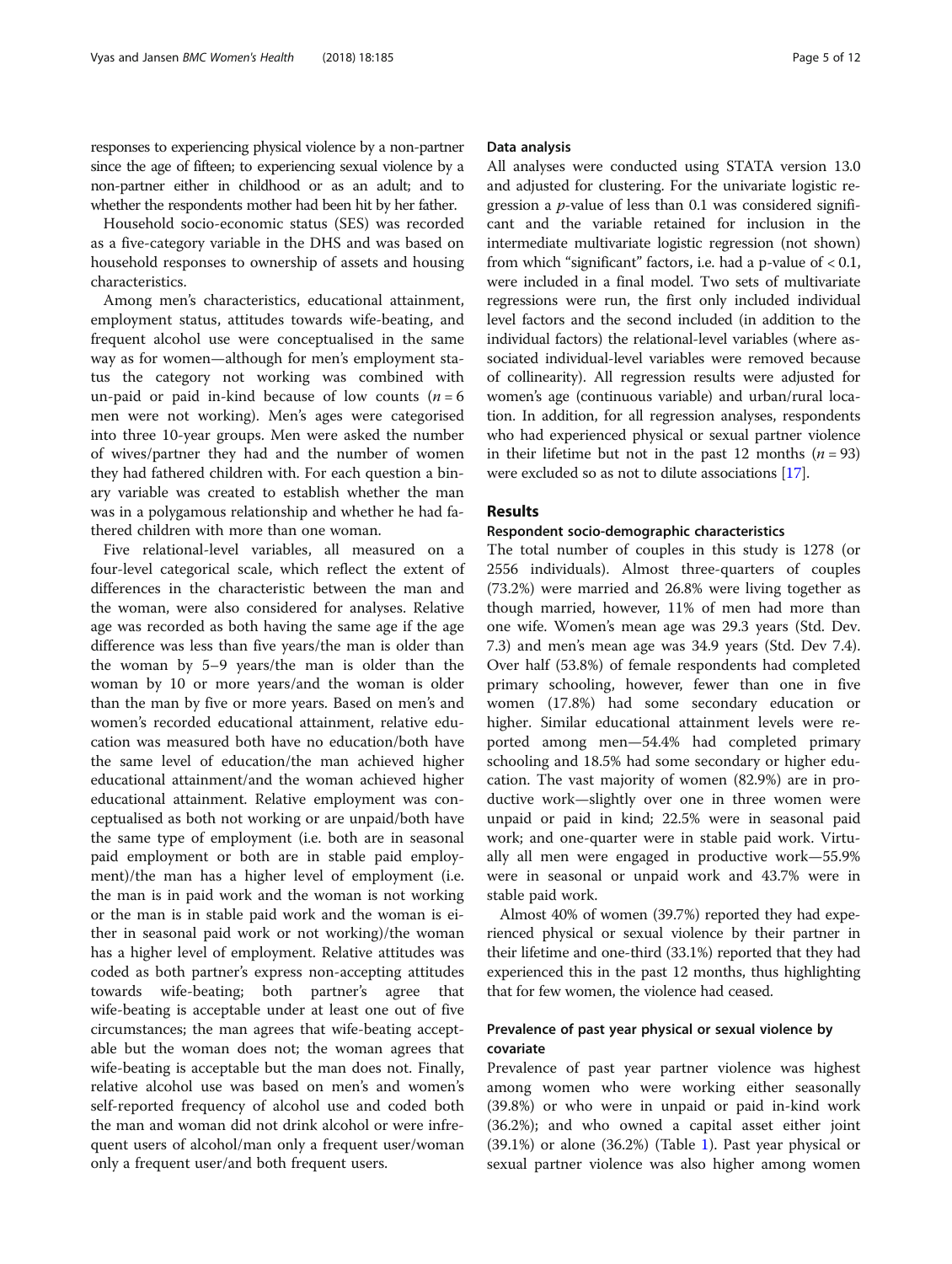<span id="page-5-0"></span>Table 1 Sample characteristics and OR (adjusted for woman's age and urban/rural location) with past year physical or sexual violence

|                               |                               | ${\cal N}$ | % Past year Violence | <b>OR</b>      | $p$ -value |
|-------------------------------|-------------------------------|------------|----------------------|----------------|------------|
| Woman's characteristics       |                               |            |                      |                |            |
| Married                       | Married                       | 936        | 31.7                 | $\mathbf{1}$   |            |
|                               | Cohabiting (not married)      | 342        | 33.6                 | 1.14           | 0.487      |
| Education                     | No education                  | 205        | 38.0                 | $\mathbf{1}$   |            |
|                               | Incomplete primary            | 170        | 43.3                 | 1.29           | 0.422      |
|                               | complete primary              | 688        | 31.8                 | 0.73           | 0.161      |
|                               | Incomplete secondary          | 88         | 27.7                 | 0.52           | 0.202      |
|                               | Complete secondary or higher  | 127        | 22.3                 | 0.51           | 0.055      |
| Working                       | Not working                   | 219        | 28.0                 | $\mathbf{1}$   |            |
|                               | Unpaid/ in-kind               | 453        | 36.2                 | 1.37           | 0.233      |
|                               | Seasonal paid                 | 287        | 39.8                 | 1.68           | 0.056      |
|                               | Stable paid                   | 319        | 26.2                 | 0.96           | 0.890      |
| Capital assets                | Doesn't own                   | 551        | 26.3                 | $\mathbf{1}$   |            |
|                               | Owns alone                    | 307        | 36.2                 | 1.85           | 0.003      |
|                               | Joint ownership               | 420        | 39.1                 | 2.04           | < 0.001    |
| Parity                        | None                          | 112        | 26.2                 | $\mathbf{1}$   |            |
|                               | 1                             | 213        | 30.9                 | 1.51           | 0.240      |
|                               | $\overline{2}$                | 273        | 33.2                 | 1.94           | 0.051      |
|                               | 3                             | 234        | 35.4                 | 2.51           | 0.012      |
|                               | $\overline{4}$                | 159        | 35.2                 | 3.21           | 0.007      |
|                               | 5 or more                     | 287        | 34.6                 | 3.67           | 0.007      |
| Age at first cohabitation     | 21 years or more              | 310        | 27.2                 | $\mathbf{1}$   |            |
|                               | 17 years or less              | 508        | 37.7                 | 1.57           | 0.037      |
|                               | 18-20 years                   | 460        | 31.1                 | 1.16           | 0.463      |
| Age at first intercourse      | 18 years or more              | 442        | 23.9                 | $\mathbf{1}$   |            |
|                               | 17 years or less              | 836        | 37.3                 | 1.85           | 0.001      |
| Attitudes                     | No reason to hit              | 535        | 23.3                 | $\mathbf{1}$   |            |
|                               | At least one reason to hit    | 743        | 39.7                 | 2.08           | < 0.001    |
| Alcohol use                   | None or infrequent use        | 1185       | 31.4                 | $\mathbf{1}$   |            |
|                               | Frequent use                  | 93         | 54.4                 | 3.16           | < 0.001    |
| Non partner physical violence | No                            | 1193       | 32.2                 | $\mathbf{1}$   |            |
|                               | Yes                           | 79         | 43.4                 | 1.58           | 0.173      |
| Non partner sexual violence   | No                            | 1217       | 32.2                 | 1              |            |
|                               | Yes                           | 61         | 49.2                 | 2.82           | 0.001      |
| Mother hit                    | $\mathrm{No}$ / $\mathrm{DK}$ | 823        | 26.2                 | $\mathbf{1}$   |            |
|                               | Yes                           | 455        | 44.6                 | 2.47           | < 0.001    |
| Household characteristics     |                               |            |                      |                |            |
| Household SES                 | Poorest                       | 246        | 37.9                 | $\overline{1}$ |            |
|                               | Poorer                        | 238        | 35.1                 | 0.93           | 0.782      |
|                               | Middle                        | 268        | 35.3                 | 0.95           | 0.866      |
|                               | Richer                        | 296        | 34.8                 | 0.95           | 0.856      |
|                               | Richest                       | 230        | 20.9                 | 0.50           | 0.034      |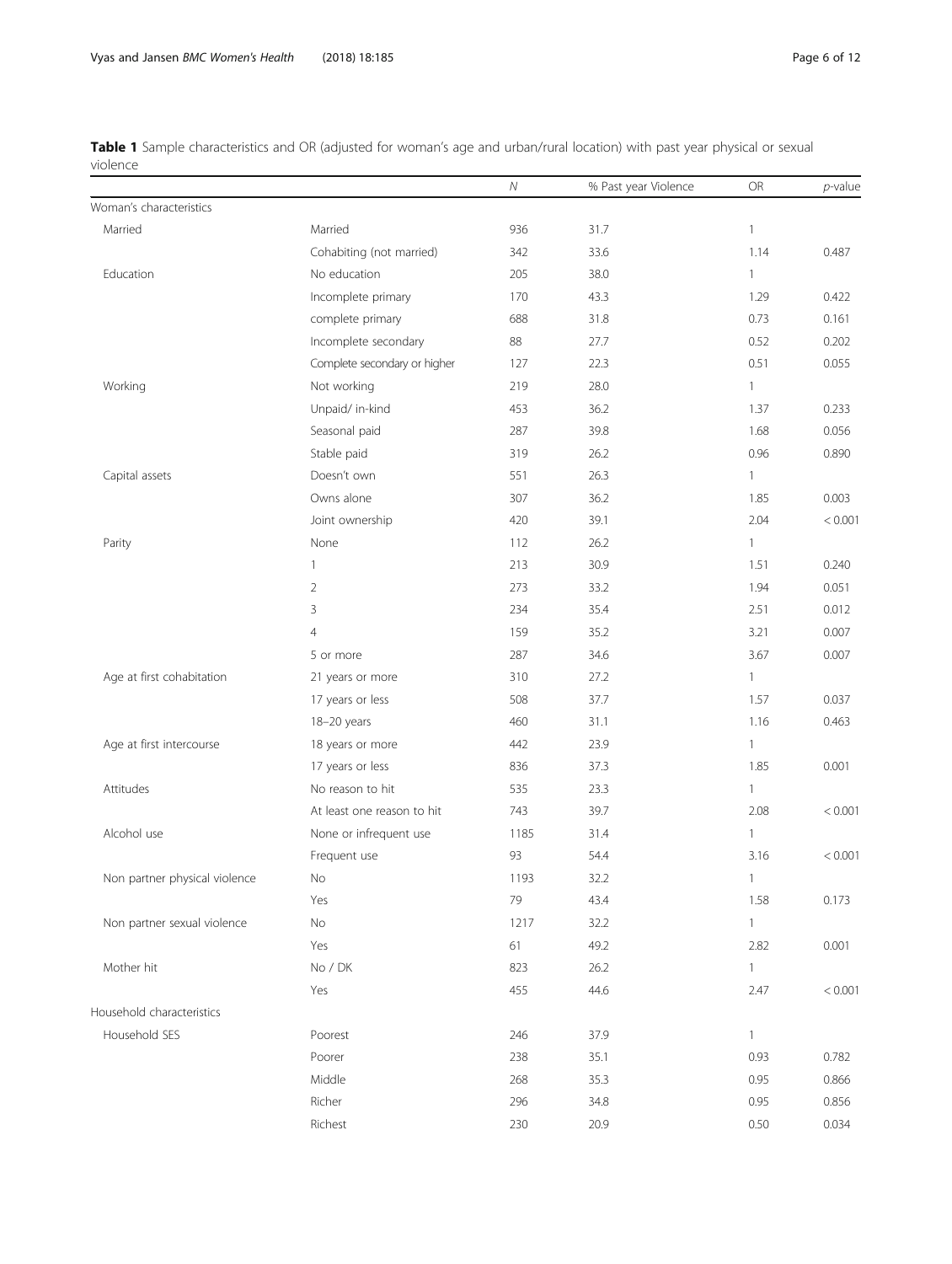Table 1 Sample characteristics and OR (adjusted for woman's age and urban/rural location) with past year physical or sexual violence (Continued)

|                            |                               | ${\cal N}$ | % Past year Violence | <b>OR</b>    | $p$ -value |
|----------------------------|-------------------------------|------------|----------------------|--------------|------------|
| Man's characteristics      |                               |            |                      |              |            |
| Age                        | $20 - 29$                     | 339        | 37.1                 | $\mathbf{1}$ |            |
|                            | $30 - 39$                     | 575        | 33.7                 | 0.95         | 0.830      |
|                            | $40 - 49$                     | 364        | 28.7                 | 0.79         | 0.511      |
| Education                  | No education                  | 140        | 34.6                 | 1            |            |
|                            | Incomplete primary            | 206        | 36.4                 | 1.16         | 0.643      |
|                            | complete primary              | 695        | 33.1                 | 1.02         | 0.950      |
|                            | Incomplete secondary          | 91         | 33.3                 | 0.97         | 0.935      |
|                            | Complete secondary or higher  | 146        | 27.9                 | 0.94         | 0.850      |
| Working                    | Unpaid / In-kind <sup>a</sup> | 173        | 53.0                 | 1            |            |
|                            | Seasonal paid                 | 485        | 33.2                 | 0.42         | < 0.001    |
|                            | Stable paid                   | 619        | 28.5                 | 0.37         | < 0.001    |
| Attitudes                  | No reason to hit              | 868        | 28.6                 | $\mathbf{1}$ |            |
|                            | At least one reason to hit    | 410        | 41.8                 | 1.90         | < 0.001    |
| Polygamy                   | No                            | 1138       | 31.2                 | 1            |            |
|                            | Yes                           | 140        | 47.0                 | 2.03         | 0.008      |
| Fathered children          | None or one woman             | 841        | 30.8                 | $\mathbf{1}$ |            |
|                            | More than one woman           | 436        | 37.6                 | 1.39         | 0.049      |
| Frequent alcohol use       | No                            | 968        | 27.3                 | $\mathbf{1}$ |            |
|                            | Yes                           | 287        | 50.3                 | 1.96         | 0.001      |
| Relational factors         |                               |            |                      |              |            |
| Relative age               | Same                          | 556        | 35.0                 | $\mathbf{1}$ |            |
|                            | Him older 5-9 years           | 468        | 33.7                 | 0.86         | 0.415      |
|                            | Him older 10+ years           | 234        | 27.7                 | 0.58         | 0.010      |
|                            | Her older 5+ years            | 20         | 30.0                 | 0.88         | 0.836      |
| Relative education         | Both no education             | 58         | 42.2                 | 1            |            |
|                            | Both same                     | 590        | 30.9                 | 0.73         | 0.393      |
|                            | His higher                    | 347        | 37.0                 | 1.03         | 0.945      |
|                            | Hers higher                   | 283        | 30.7                 | 0.69         | 0.336      |
| Relative employment status | Both unpaid/ not working      | 111        | 53.9                 | 1            |            |
|                            | Both same type                | 344        | 27.4                 | 0.37         | 0.001      |
|                            | Him higher                    | 677        | 32.5                 | 0.45         | 0.003      |
|                            | Hers higher                   | 145        | 36.0                 | 0.53         | 0.057      |
| Relative attitudes         | Both no reason                | 395        | 20.5                 | $\mathbf{1}$ |            |
|                            | Both reason to hit            | 270        | 46.7                 | 3.53         | < 0.001    |
|                            | Him reason                    | 140        | 31.3                 | 1.82         | 0.039      |
|                            | Her reason                    | 473        | 35.3                 | 1.99         | 0.001      |
| Relative alcohol use       | Neither use                   | 940        | 29.5                 | $\mathbf{1}$ |            |
|                            | Both used                     | 63         | 57.1                 | 4.70         | < 0.001    |
|                            | Him only                      | 224        | 38.6                 | 1.72         | 0.012      |
|                            | Her only                      | 28         | 49.9                 | 2.44         | 0.031      |

<sup>a</sup>Includes Not working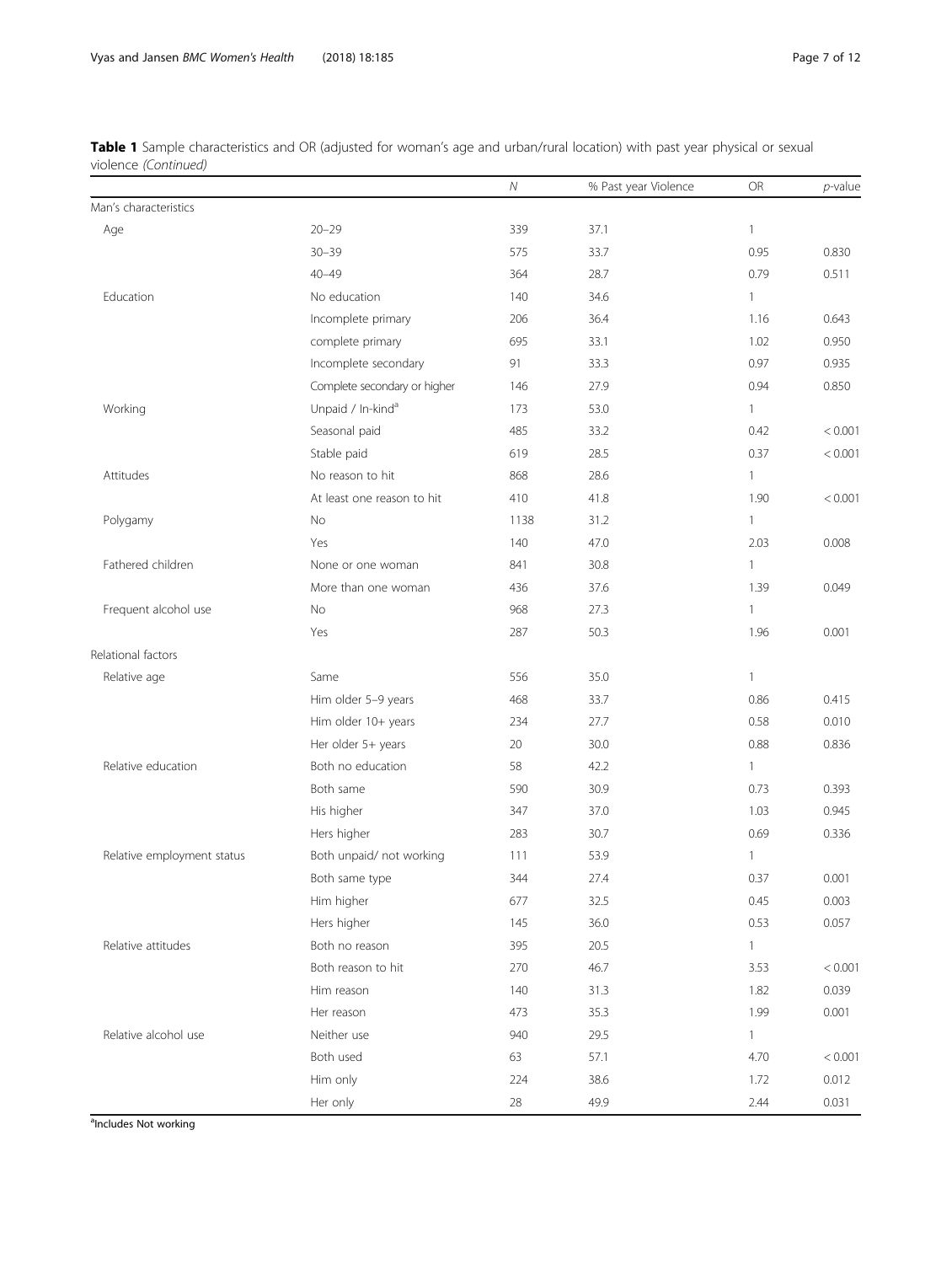possessing attitudes tolerant towards wife abuse (agree with at least one reason to hit) compared to women who did not agree with any reason a man was justified to hit his wife (39.7% vs. 23.3%); who used alcohol frequently in the past 12 months compared to those who did not (54.4% vs. 31.4%) and among women with lower ages at first cohabitation (37.7%) and age at first sex (37.3%). Finally, prevalence of past year partner violence was higher among women with prior history of violence: non-partner physical violence (41.3%); non-partner sexual violence (49.2%); and mother hit by father (44.6%). Violence was lowest among women who had completed secondary education or higher (22.3%); who reported they had no births (26.2%); and who resided in the richest households (20.9%).

Past year physical or sexual violence against women was higher in relationships where men were in unpaid or paid in-kind work (53.0%); men were polygamous (47.0%); men had children with more than one woman (37.6%); when men held attitudes tolerant towards wife-beating (41.8%); and when men reported frequent alcohol use compared to men who reported no or infrequent alcohol use (54.4% vs. 31.4%).

When considering relational-level factors, past year physical or sexual partner violence was highest in relationships when both displayed the characteristic that was associated with highest risk of violence at individual level, e.g. when both the woman and the man had no education (42.2%); were in unpaid work or not working (53.9%); possessed attitudes tolerant towards wife-beating (46.7%); and used alcohol frequently in the past 12 months (57.1%).

### Multivariate logistic regression analyses

In the final individual model, four women's characteristics were significantly associated with higher risk of past year partner violence. Compared to women having no births, women reporting at least one birth had higher odds of experiencing past year partner violence—with significant associations found with having had 2 births. Women's tolerant attitudes towards wife-beating, witnessing mother hit by father and early age at first sex were also significantly associated with higher odds of violence. Among the man's characteristics, polygamy, attitudes tolerant towards wife-beating and frequent alcohol use were significantly associated with past year physical or sexual violence against women. Seasonal paid and stable paid work were both, however, associated with women's lower risk of experiencing violence in the past year.

The result of the final relational model is also shown in Table [2.](#page-8-0) All four relational factors included in the multivariate model had responses that were significantly associated with women's experiences of past year physical or sexual partner violence. An age difference where the man is 10 or more years older than the woman significantly

reduced women's odds of experiencing partner violence in the past year. Compared to households where both the man and woman were not working or in unpaid work, households where at least one of the partner was in paid work was associated with lower risk—significant lower risk being found when both the woman and man are in the same type (either both seasonal or both stable) of paid work, or when the man is in stable paid work and the woman in seasonal paid work.

Possessing attitudes tolerant towards wife abuse was significantly associated with higher risk of violence with the strongest association found in couples where both the woman and her partner held tolerant views. Likewise, with alcohol use, the strongest association with higher risk of partner violence was when both the woman and her partner reported frequent alcohol use.

## **Discussion**

Almost 40% of women in this "matched" sample reported that they had experienced physical or sexual violence by an intimate partner in their lifetime and past year prevalence was 33%. These prevalence estimates have not notably changed since the first population-based prevalence estimates documented by the WHO (in 2002) when 40% of currently partnered women in Dar es Salaam and 55.6% in Mbeya reported lifetime experience of physical or sexual partner violence and 20.8 and 31.0% reported partner violence in the past year [\[39](#page-11-0)].

Several key factors were found to influence women's risk of experiencing violence at the hands of their partners. Among factors relating to the woman, a significant risk association was found with exposure to violence in childhood (witnessing mother being hit). Intergenerational exposure to violence has been consistently found to increase women's risk of partner violence in studies from Tanzania and in studies across cultures [[16,](#page-11-0) [40](#page-11-0)]. This highlights the cyclical nature of violence that serve to disadvantage women by conferring vulnerability in later life. Tolerant attitudes towards wife beating, an indicator of women's low social value and the extent of male hierarchy that exists within society, measured from the perspectives of the woman and the man, were found to increase women's odds of experiencing partner violence, and in the relational model, the strongest association with violence was found when both partners held tolerant views. Women's young age at sex initiation (17 years or lower) was also found to elevate women's risk of past year partner violence. A study in Rakai District, Uganda, documented the same result and argued either early sexual onset has a disempowering effect on women who are then less able to protect themselves against violence later in life, or that women who become sexually active early are self-selected for subsequent abusive relationships [[41](#page-11-0)].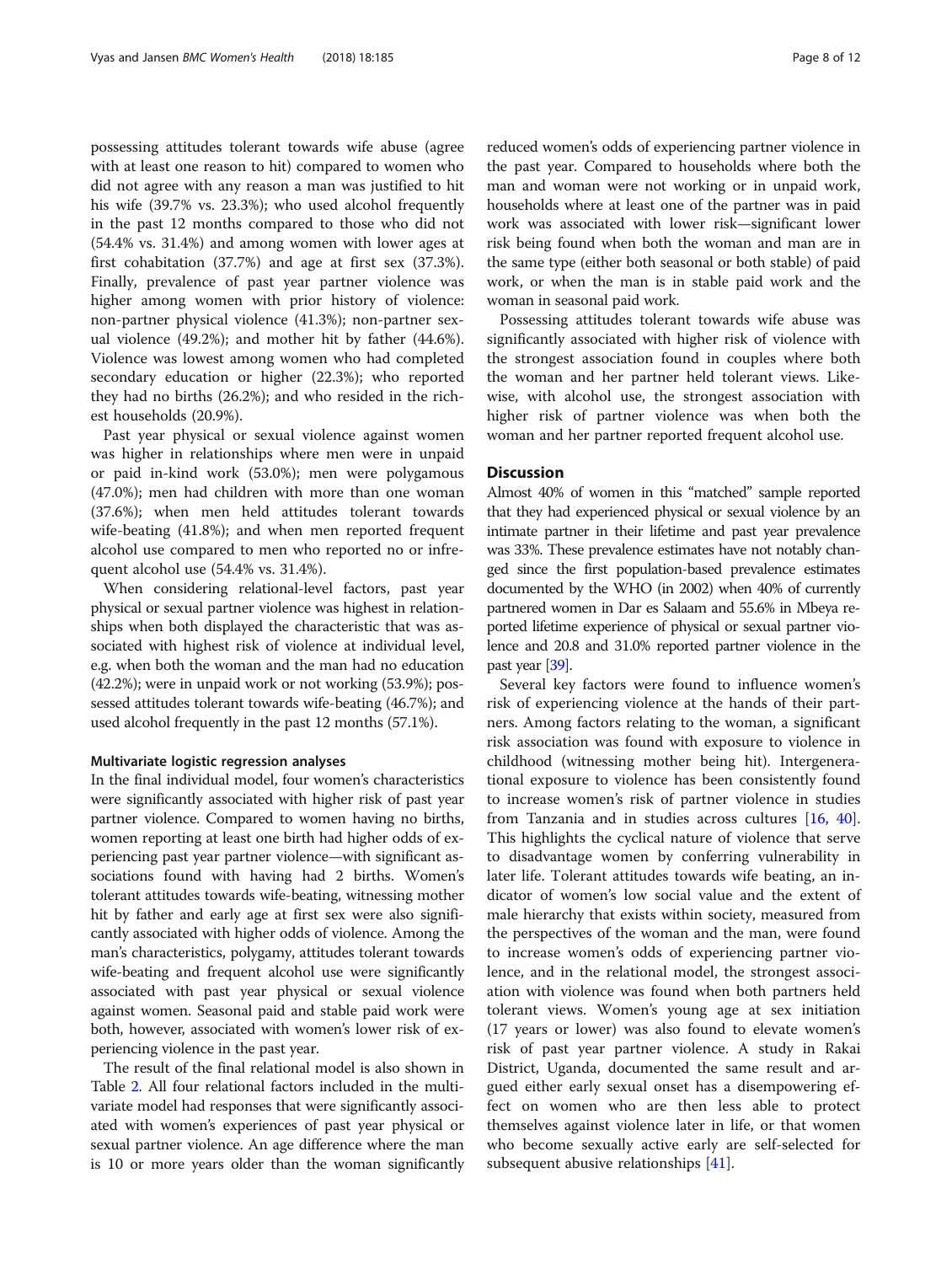<span id="page-8-0"></span>

| Table 2 Final multivariate logistic regression models to identify factors associated with past year physical and sexual partner |  |
|---------------------------------------------------------------------------------------------------------------------------------|--|
| violence among currently married/cohabiting women                                                                               |  |

|                             |                             | Individual model |        |      | Relational model |        |      |
|-----------------------------|-----------------------------|------------------|--------|------|------------------|--------|------|
|                             |                             | AOR              | 95% CI |      | <b>AOR</b>       | 95% CI |      |
| Woman's characteristics     |                             |                  |        |      |                  |        |      |
| Capital assets              | Doesn't own                 | $\mathbf{1}$     |        |      | $\mathbf{1}$     |        |      |
|                             | Owns alone                  | 1.47             | 0.95   | 2.30 | 1.38             | 0.91   | 2.11 |
|                             | Joint ownership             | 1.51             | 0.98   | 2.33 | 1.50             | 0.99   | 2.28 |
| Parity                      | None                        | $\mathbf{1}$     |        |      | $\mathbf{1}$     |        |      |
|                             | $\mathbf{1}$                | 1.55             | 0.78   | 3.08 | 1.49             | 0.76   | 2.93 |
|                             | $\overline{2}$              | 2.00             | 1.02   | 3.93 | 1.87             | 0.97   | 3.61 |
|                             | 3                           | 1.89             | 0.93   | 3.87 | 1.45             | 0.76   | 2.77 |
|                             | $\overline{4}$              | 1.94             | 0.80   | 4.70 | 1.33             | 0.65   | 2.72 |
|                             | 5 or more                   | 2.33             | 0.94   | 5.77 | 1.46             | 0.72   | 2.99 |
| Age at first intercourse    | 18 years or more            | $\mathbf{1}$     |        |      | $\mathbf{1}$     |        |      |
|                             | 17 years or less            | 1.51             | 1.00   | 2.26 | 1.72             | 1.14   | 2.58 |
| Attitudes                   | No reason to hit            | $\mathbf{1}$     |        |      |                  |        |      |
|                             | At least one reason to hit  | 1.65             | 1.14   | 2.39 |                  |        |      |
| Non partner sexual violence | No                          | $\mathbf{1}$     |        |      | $\mathbf{1}$     |        |      |
|                             | Yes                         | 2.30             | 0.99   | 5.35 | 2.28             | 0.93   | 5.59 |
| Mother hit                  | No/DK                       | $\mathbf{1}$     |        |      | $\mathbf{1}$     |        |      |
|                             | Yes                         | 2.22             | 1.58   | 3.13 | 2.25             | 1.61   | 3.13 |
| Man's characteristics       |                             |                  |        |      |                  |        |      |
| Working                     | Unpaid/In-kind <sup>a</sup> | $\mathbf{1}$     |        |      |                  |        |      |
|                             | Seasonal paid               | 0.49             | 0.30   | 0.79 |                  |        |      |
|                             | Stable paid                 | 0.43             | 0.26   | 0.74 |                  |        |      |
| Attitudes                   | No reason to hit            | $\mathbf{1}$     |        |      |                  |        |      |
|                             | At least one reason to hit  | 1.57             | 1.12   | 2.19 |                  |        |      |
| Polygamy                    | No                          | $\mathbf{1}$     |        |      | $\mathbf{1}$     |        |      |
|                             | Yes                         | 1.87             | 1.02   | 3.43 | 1.90             | 1.03   | 3.49 |
| Frequent alcohol use        | No                          | $\mathbf{1}$     |        |      |                  |        |      |
|                             | Yes                         | 1.83             | 1.23   | 2.71 |                  |        |      |
| Relational factors          |                             |                  |        |      |                  |        |      |
| Relative age                | Same                        |                  |        |      | $\mathbf{1}$     |        |      |
|                             | Him older 5-9 years         |                  |        |      | 0.79             | 0.54   | 1.15 |
|                             | Him older 10+ years         |                  |        |      | 0.52             | 0.31   | 0.85 |
|                             | Her older 5+ years          |                  |        |      | 0.50             | 0.14   | 1.81 |
| Relative employment status  | Both unpaid/not working     |                  |        |      | $\mathbf{1}$     |        |      |
|                             | Both same type              |                  |        |      | 0.40             | 0.23   | 0.72 |
|                             | Him higher                  |                  |        |      | 0.49             | 0.29   | 0.82 |
|                             | Hers higher                 |                  |        |      | 0.59             | 0.30   | 1.14 |
| Relative attitudes          | Both no reason              |                  |        |      | $\mathbf{1}$     |        |      |
|                             | Both reason to hit          |                  |        |      | 2.84             | 1.75   | 4.60 |
|                             | Him reason                  |                  |        |      | 1.94             | 1.03   | 3.64 |
|                             | Her reason                  |                  |        |      | 1.83             | 1.18   | 2.84 |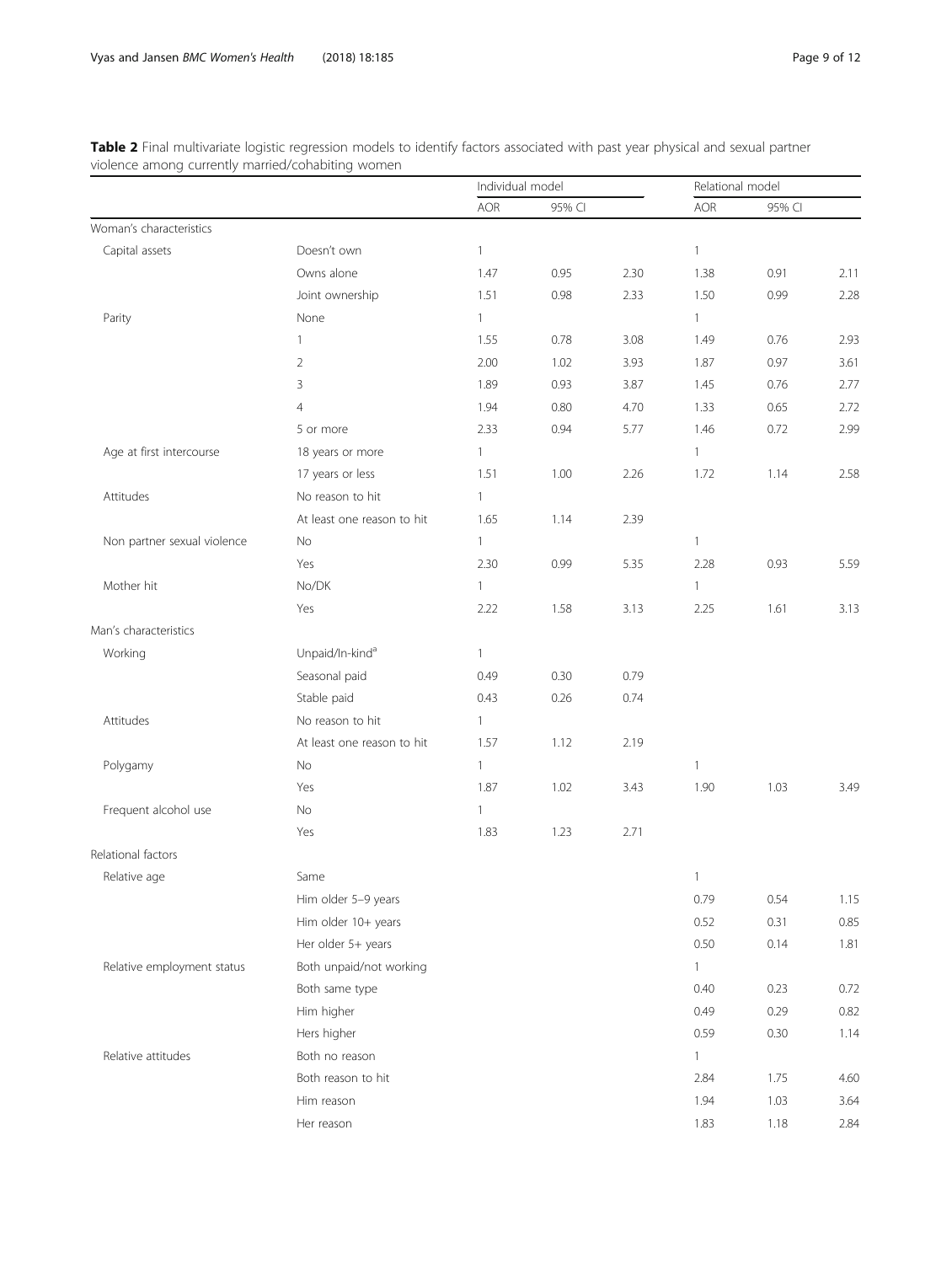|                      |             | Individual model |        |      | Relational model |      |  |
|----------------------|-------------|------------------|--------|------|------------------|------|--|
|                      |             | <b>AOR</b>       | 95% CI | AOR  | 95% CI           |      |  |
| Relative alcohol use | Neither use |                  |        |      |                  |      |  |
|                      | Both used   |                  |        | 3.25 | 1.44             | 7.36 |  |
|                      | Him only    |                  |        | 1.64 | 1.05             | 2.55 |  |
|                      | Her only    |                  |        | 1.33 | 0.58             | 3.03 |  |
| Location             | Rural       |                  |        |      |                  |      |  |
|                      | Urban       |                  |        | 0.87 | 0.58             | 1.32 |  |

Table 2 Final multivariate logistic regression models to identify factors associated with past year physical and sexual partner violence among currently married/cohabiting women (Continued)

<sup>a</sup>Includes not working

Having given birth to one or more children elevated women's risk of past year partner violence compared to not having given birth, although interestingly, the strong increase with higher parity that was seen in the bivariate analysis does not remain in the individual or relational models. A study in Viet Nam documented similar findings in terms of having children or not [[17\]](#page-11-0). It could be hypothesized that there is a potential link between increasing number of children and a decrease in potential for women to engage in employment, and that the observed association is a reinforcement of the structural norms which serve to keep women dependent on their partners. Some studies, however, have suggested that high parity and unintended pregnancy is a consequence of violence, rather than a risk factor for violence, and is related to women's lack of ability to control their fertility [\[42,](#page-11-0) [43](#page-11-0)].

Although marginally insignificant in the multivariate model, the risk association with women's sole ownership of land and/or housing, which was significant at the bivariate level, is counter to the supposition from economic theory that ownership of capital assets empowers women to negotiate less violence—as has been found in Kerala, India [\[44](#page-11-0)]. Women's independent wealth is hypothesised to raise women's bargaining power or to facilitate women's ability to leave a violent relationship by lowering their "threat point"—the threshold at which a woman evaluates that her welfare is better outside of the household [\[45\]](#page-11-0). Analysis of the WHO study data from Tanzania found that ownership of capital assets did not have the empowering effect to enable abused women to leave a violent relationship  $[46]$  $[46]$ . Exactly why ownership of a capital asset increases women's risk of partner violence is not clear. It may be that women who own assets are more likely to be confrontational or that it is a transgression of gender norms and men use violence to reassert their dominance within the household. Alternatively, it may be that abused women who are able to, invest in capital assets with the view to leave a violent relationship at some point in the future. Greater household SES, usually measured by ownership of assets in LMIC, has generally been found to be protective (although not always significantly) [\[9,](#page-10-0) [16](#page-11-0)]. In this study, a significant protective association with asset wealth was found only at the bivariate level and with only the highest asset quintile. This could reflect a greater difference in wealth between the top one-fifth of households and the rest.

Among men's characteristics, polygamy and alcohol use—expressions of masculinity that have increased with the structural economic reforms and work insecurity were both significantly and positively correlated with women's risk of partner violence, and both factors have been consistently found to be associated with women's risk of violence in Tanzania and elsewhere [\[14,](#page-11-0) [17](#page-11-0), [39](#page-11-0), [47\]](#page-11-0). Reasons for the finding with polygamy could be that women have less power and are more likely to be dependent on their husbands, thus raising their vulnerability, or because women are likely to chafe at this expression of traditional privileges, as found in Moshi, Tanzania [[50](#page-11-0)]. While several theories have been advanced to explain the relationship between men's alcohol use and partner violence against women, an in-depth analysis from fourteen sub-Saharan Africa countries concluded that the most likely causes for the significant correlation (in all fourteen countries) were behavioural disinhibition—that alcohol use impairs cognitive functioning and increases aggression—and relationship dis-satisfaction [[48\]](#page-11-0). Although an independent risk factor by itself, men's excessive alcohol use in Tanzania has been argued to have arisen in part because of men's increasing frustrations at not being able to meet their gendered role expectations as the household's main breadwinner [[12](#page-11-0)].

In this study, compared to not working, the odds of partner violence against women was significantly lower when the man was working and a lower odds ratio (albeit slightly) was observed among men in stable paid work. Interestingly, and in line with family stress theory, in the relational model both the woman and the man working in the same category of employment (either both stable paid or both seasonal paid) and when the man is in stable paid and the woman in seasonal employment (i.e. the man has higher employment status), reduced the odds of women experiencing violence.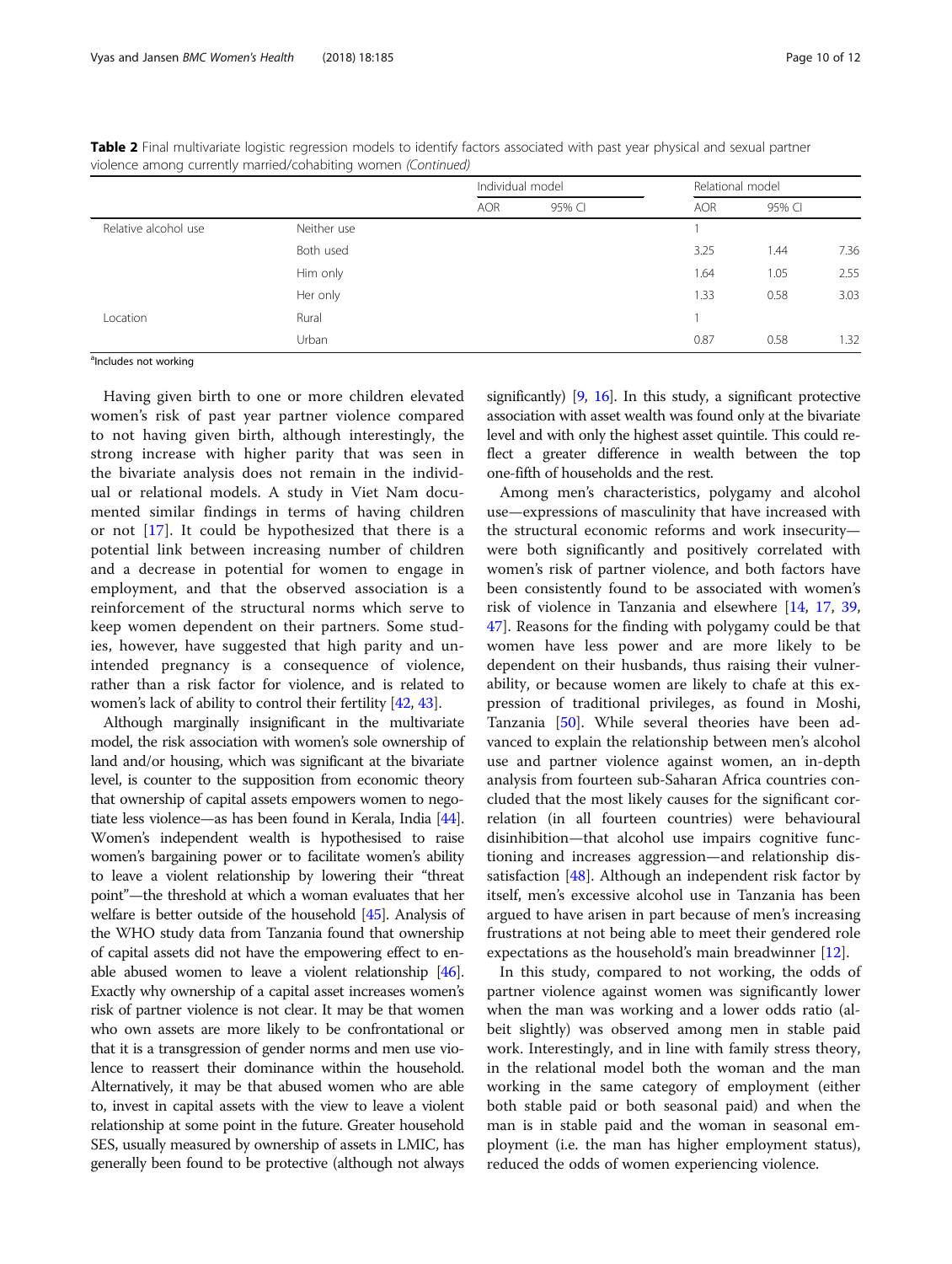<span id="page-10-0"></span>Several limitations underlie this study which must be borne in mind when interpreting the results. The first is that the cross-sectional design of the study means that it is not possible to determine the directionality of relationships between many of the variables and partner violence. A second limitation of this study is that the analysis is limited by the variables provided which have not necessarily been collected with this analysis in mind. For example, some studies highlight an even higher risk associated with the male partner's witnessing or experiencing violence as a child (compared to the woman) [\[17,](#page-11-0) [23,](#page-11-0) [24](#page-11-0)], but our dataset did not include variables that enabled looking at this. Further limitations to highlight include that the DHS data collection may not train researchers to collect sensitive data on partner violence in the same robust way as studies like the WHO study; or that couples who took part in the DHS surveys are different from those where one or both partner declined to take part; and finally, the analysis does not use "dyadic analytical techniques" to take into consideration that individuals are linked, but rather constructed simplistic couple-level indicators.

## Conclusion

Over the last few years, Tanzania society has undergone structural economic reforms, with an increased number of women working and an increased number of men experiencing a crisis of masculinities. At the same time, the government of Tanzania has introduced measures to address violence against women in the country with developments of guidelines for clinical management and law enforcement [\[49\]](#page-11-0). Against this backdrop, prevalence of partner violence against women remains high. In other LMIC, targeted interventions to individuals, couples and the wider community have been found to reduce rates of partner violence [\[50](#page-11-0)]. Greater efforts, however, are required to address the structural constraints that perpetuate gender inequalities and that will continue to put women at risk. As efforts to address violence against women go on in Tanzania, this study provides an invaluable benchmark for the continuous monitoring of the effects these scale-up attempts have on reducing incidence of violence against women.

#### Abbreviations

DHS: Demographic and Health Survey; GDP: Gross Domestic Product; LMIC: low- and middle-income countries; SES: Socio-economic status; WHO: World Health Organization

#### Acknowledgements

We thank the reviewers for their valuable comments.

## Ethical approval and consent to participate

This study only analyses secondary publicly available data gathered as part of the DHS programme. Additional ethical approval for this analysis was not sought by the authors. A request to access the data was made by the authors and was reviewed and granted by the DHS programme. Verbal informed consent was obtained from all individual respondents included in the original study.

#### Funding

This research did not receive any specific grant from funding agencies in the public, commercial, or not-for-profit sectors.

#### Availability of data and materials

The datasets generated and/or analysed during the current study are available in the Macro DHS program repository, available from: <http://dhsprogram.com/data/available-datasets.cfm>

#### Authors' contributions

SV conceived and designed the study, statistically analysed and interpreted the data, and drafted and revised the manuscript. HJ designed the study, interpreted the data and helped to draft the manuscript and revised the manuscript. Both authors read and approved the final manuscript.

#### Consent for publication

Not applicable.

#### Competing interests

Dr. H. Jansen is a staff member of the United Nations Population Fund (UNFPA). The article was written prior to her employment with UNFPA. The views expressed in this publication are solely those of the authors and do not necessarily represent the views, policy or decisions of the UNFPA.

#### Publisher's Note

Springer Nature remains neutral with regard to jurisdictional claims in published maps and institutional affiliations.

#### Author details

<sup>1</sup>Department of Epidemiology and Biostatistics, Kilimanjaro Christian Medical University College, MoshiPO Box 2240United Republic of Tanzania. <sup>2</sup>Department of Population Health, London School of Hygiene and Tropical Medicine, Keppel Street, London WC1E 7HT, UK.<sup>3</sup>UNFPA Asia and the Pacific Regional Office (APRO), 4th Floor UN Service Building, Rajadamnoen Nok Avenue, Bangkok 10200, Thailand.

## Received: 1 August 2017 Accepted: 28 October 2018 Published online: 15 November 2018

#### References

- 1. Garcia-Moreno C, Jansen HA, Ellsberg M, Heise L, Watts CH. Prevalence of intimate partner violence: findings from the WHO multi-country study on women's health and domestic violence. Lancet. 2006; 368(9543):1260–9.
- 2. Heise L, Ellsberg M, Gottemoeller M. A global overview of gender-based violence. Int J Gynecol Obstet. 2002;78:S5–S14.
- 3. WHO, Global and regional estimates of violence against women. Prevalence and health effects of intimate partner violence and non-partner sexual violence. Geneva: World Health Organization; 2003.
- 4. Dobash R, Dobash R. Violence against wives: a case against patriarchy. New York: Free Press; 1979.
- 5. Jewkes R. Intimate partner violence: causes and prevention. Lancet. 2002; 359(9315):1423–9.
- 6. Montesanti SR. The role of structural and interpersonal violence in the lives of women: a conceptual shift in prevention of gender-based violence. BMC Womens Health. 2015;15(93). [https://doi.org/10.1186/s12905-015-0247-5.](https://doi.org/10.1186/s12905-015-0247-5)
- 7. Montesanti SR, Thurston WE. Mapping the role of structural and interpersonal violence in the lives of women: implications for public health interventions and policy. BMC Womens Health 2015; 15:100doi [https://doi.](https://doi.org/10.1186/s12905-015-0256-4) [org/10.1186/s12905-015-0256-4](https://doi.org/10.1186/s12905-015-0256-4)
- Garcia-Moreno C, Jansen HAFM, Ellsberg M, Heise L, Watts C. WHO Multicountry study on Women's health and domestic violence: initial results on prevalence, health outcomes and women's responses. Geneva: World Health Organization; 2005.
- 9. Vyas S, Watts C. How does economic empowerment affect women's risk of intimate partner violence in low and middle income country settings?: a systematic review of published evidence. J Int Dev. 2009; 21:577–602.
- 10. Gelles RJ, Straus MA. Intimate violence: the causes and consequences of abuse in the American family. New York: Simon and Schuster; 1988.